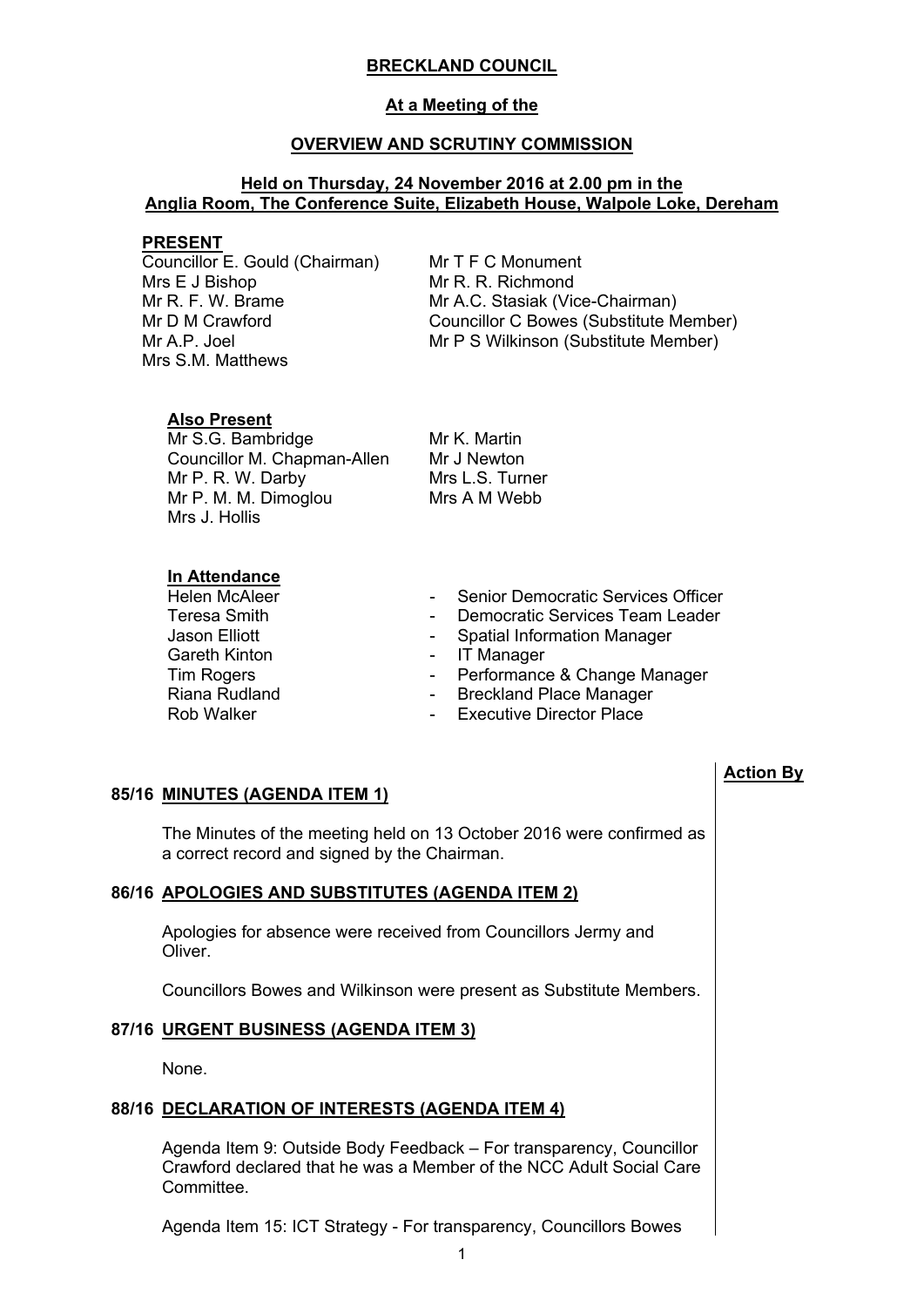and Crawford declared that they were Norfolk County Councillors as Breckland Council had a service agreement with NCC for ICT provision.

# **89/16 NON-MEMBERS WISHING TO ADDRESS THE MEETING (AGENDA ITEM 5)**

Councillors Bambridge, M Chapman-Allen, Darby, Dimoglou, Hollis, Martin, Newton, Turner and Webb were in attendance.

# **90/16 Q2 PERFORMANCE REPORT (AGENDA ITEM 6)**

The Performance & Change Manager presented the report which provided a summary of the status of the Council's key indicators for Quarter 2. One indicator was not reported due to the data being unavailable. The red indicator for short term investment income was due to high interest rates on the Breckland Bridge loan and would be addressed in the future budget.

The Chairman asked who decided which indicators were included. She noted that the overall performance had been assessed as fair, but in his presentation the Performance & Change Manager had described it as good. He explained that over 70% of indicators were green and the amber and red variances were due to budget issues, so performance actually was good. He would check and let Members know why only pre-defined indicators were used.

It was clarified that the indicator was red because the figures were outside the target. The Council was receiving more money than expected, so it was not a negative.

The Chairman was concerned that it was difficult to scrutinise performance when it was presented in a form that was difficult to understand.

The Executive Director Place suggested that a description column could be added to explain what the performance was and how it fitted in with the Corporate Plan.

The Chairman asked the Officers to provide the Commission with a draft before the next performance report was presented.

The report was otherwise noted.

# **91/16 REVIEW OF STREET NAMING & NUMBERING POLICY (AGENDA ITEM 7)**

The Executive Member Growth presented the report and explained that the Policy was reviewed every two years. He explained the key points and said that the aim was to seek better collaboration with Town and Parish Councils by getting them to provide a list of their preferred names for future developments which could then be made available to the Developers at an early stage.

It was confirmed that none of the changes would be retrospective; they would apply to new addresses only.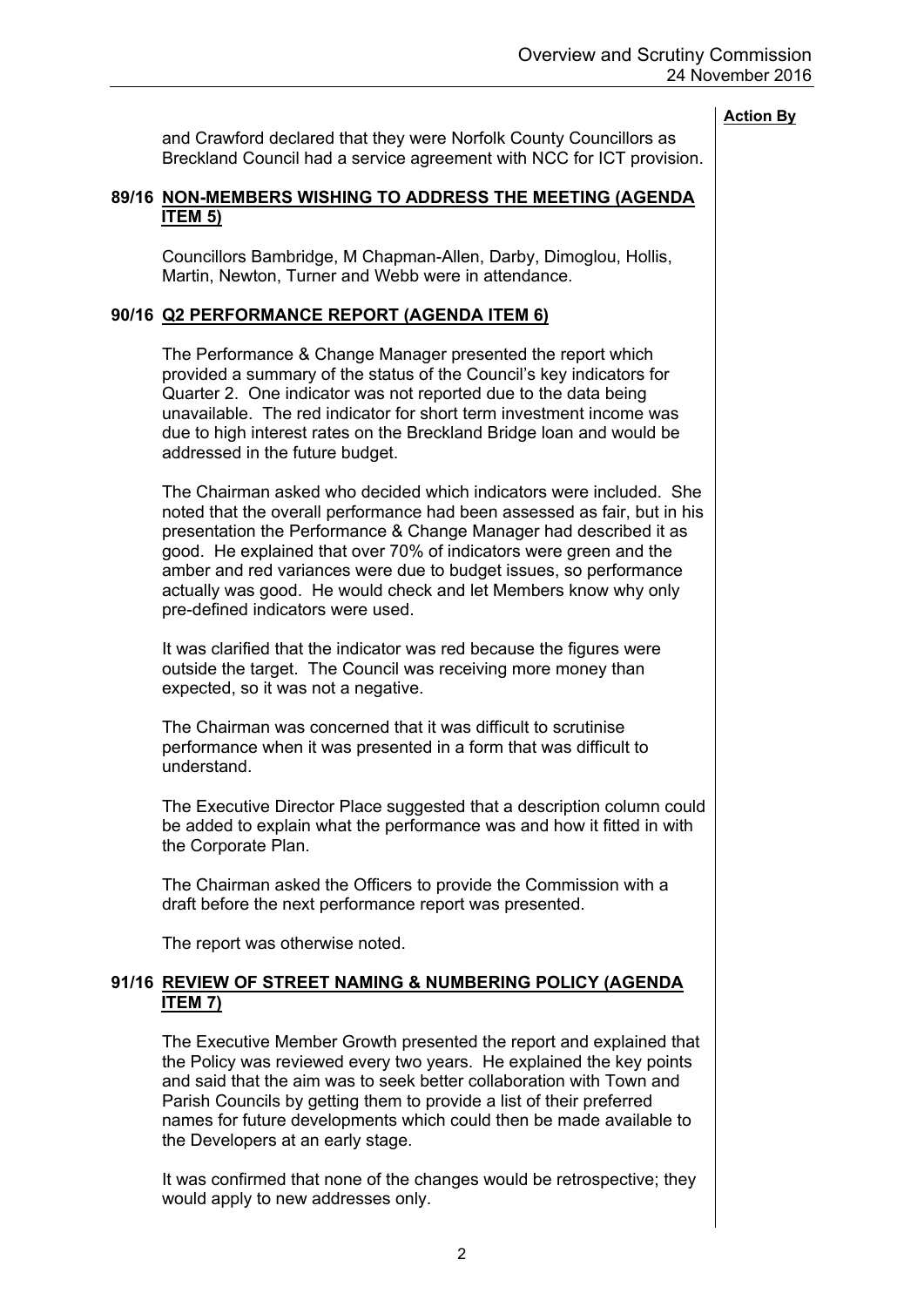Councillor Bowes asked if the changes were due to an EU Directive. She was advised that the advice was national and based on best practice.

Councillor Stasiak asked if there was currently a problem with street names. He did not see any need to change and thought that it was good to use people's names in recognition of good works they had done in the community.

The Executive Director Place explained that issues had been raised by the emergency services. The small changes proposed would address those issues and the proposal to collaborate with the Town & Parish Councils would also address the tensions that sometimes occurred between them and developers.

Councillor Joel asked who had responsibility for cleaning street signs and why a request for a sign giving the street name and saying 'leading to' another street name had been refused.

The Executive Member for Growth did not know why the request had been refused as such signs were provided in some places. He said he would look into the matter. With regard to street sign cleaning he believed that Norfolk County Council Rangers were responsible for that. Members should ask their Parish Clerks to notify them where necessary.

Councillor Crawford thought that the parish input should be strengthened because currently the Council could only refuse a Developer's suggested street name if it was invalid. He also asked who was responsible for repairing broken signs. He was advised that Serco was responsible for repairing street signs on behalf of the Council

The Chairman reiterated that parishes should provide a list of their preferred names and plan ahead to be pro-active. Only three parishes had done so, so far.

Councillor M Chapman-Allen asked how parishes would be notified early enough to provide input. She did not think they could provide suggested names until they knew which land was being developed.

The Executive Director Place said the aim was to encourage Town & Parish Councils and Developers to reach agreement. Developers had to have the street names early in the development to provide infrastructure. Therefore parishes needed to provide a pre-populated list regardless of where the development might be.

The Breckland Place Manager informed Members that the feedback from the emergency services was that having a number of properties in the same area with similar names caused issues and they had asked the Council to avoid that if possible.

Councillor Darby was aware that a number of new developments were causing confusion by numbering new houses off the development estate on which they were built giving rise to properties being addressed on roads which run at the back of their properties.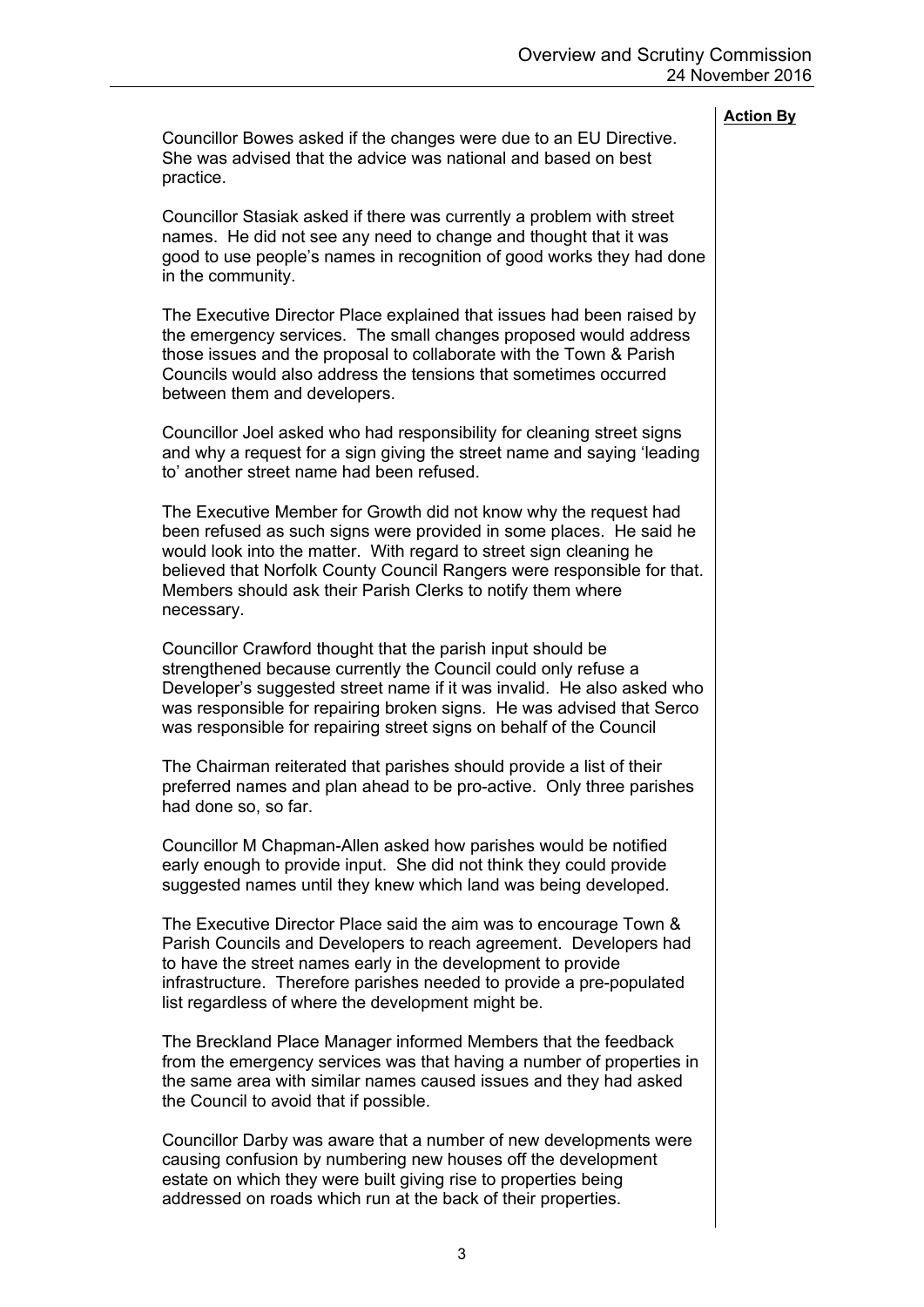The Spatial Information Manager agreed that it did cause problems and it would be avoided if future if possible. Generally all properties were addressed on the street that they faced.

Councillor R Richmond said the system worked well. One of his parishes had provided a list and they had been involved. However, the problem arose when the Developer would not accept the suggested names. He asked if the parish proposals would be superseded in that situation.

The Executive Director Place confirmed that the Council could not overturn the Developer's request if a compliant name was put forward otherwise they could challenge it through the Courts.

Councillor Bowes was still concerned about the loss of local identity and the fact that parishes were being discouraged from using local people's names, as they could provide important historical context.

It was confirmed that it was still acceptable to put a surname forward for use as a street name.

Councillor Stasiak said that being able to use a surname overcame his objection to the Policy. He also thought it was a good idea for parishes to prepare a list.

The Chairman proposed an additional recommendation that all Parishes be consulted and asked to provide a list of preferred names for future developments. Members supported that suggestion.

Councillor Brame thought that the adjoining parishes should be able to put forward suggested names as well for developments close to parish boundaries and for large developments such as the Thetford Sustainable Urban Extension.

The Executive Director Place agreed that in such cases lists from all parishes in the area would be considered. If the parishes provided a list the Council would encourage Developers to use those names.

# **RESOLVED** to **RECOMMEND TO COUNCIL** that:

- (1) The proposed amendments to the existing Street Naming and Numbering Policy be accepted and the new version (July 2016) be adopted; and
- (2) All parish councils be contacted and requested to provide a list of proposed names for future developments in their area.

# **92/16 TASK AND FINISH GROUPS (AGENDA ITEM 8)**

Councillor Stasiak (Chairman, Performance T&FG) summarised the work they had undertaken. They had looked at income generation and had talked about some assets to be disposed of. Generally the Council had a well balanced portfolio which would be strengthened by the new Riverside Development in Thetford.

The Corporate Asset Management Strategy would be reviewed shortly.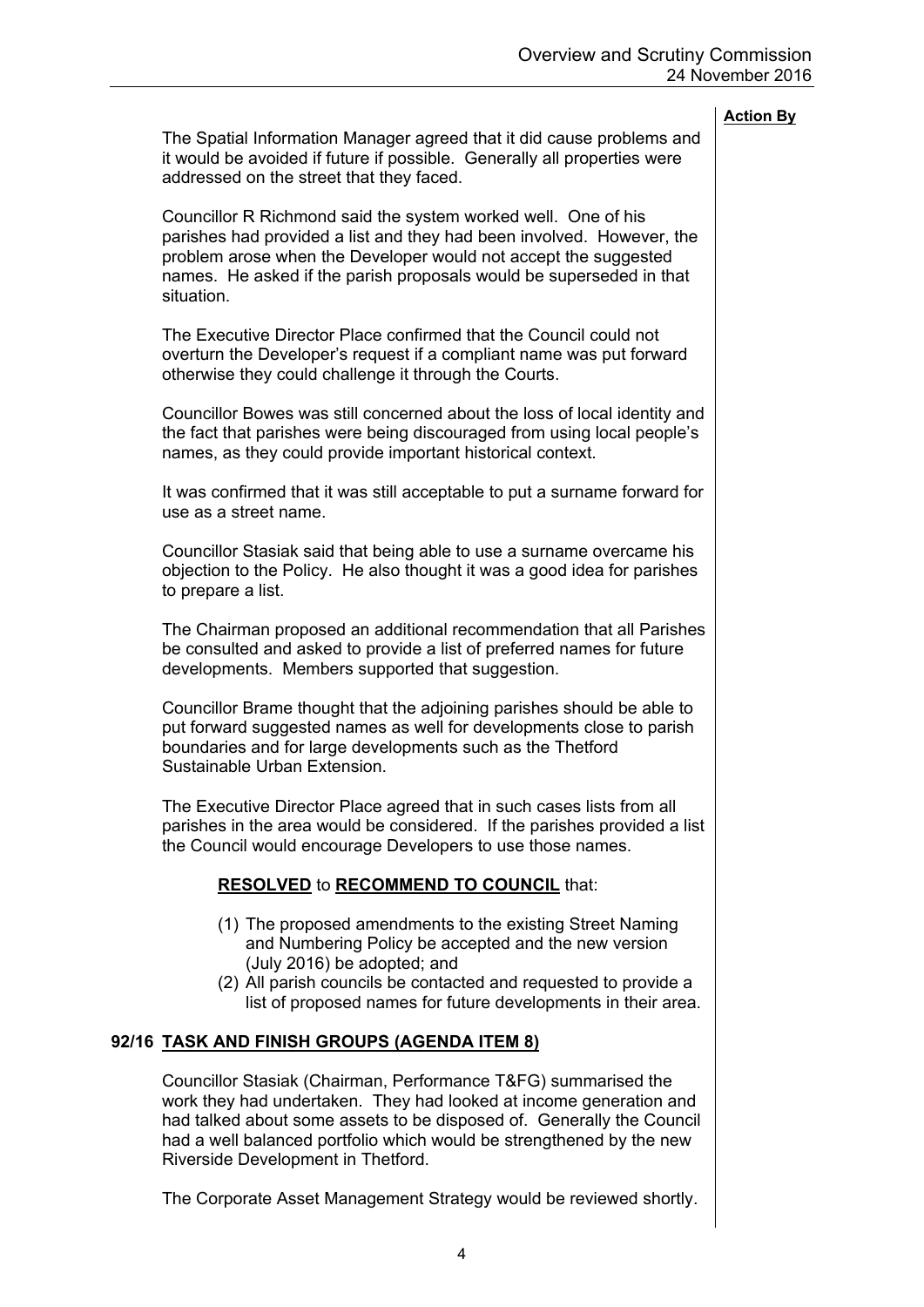Assets were achieving above target income with low arrears. Power issues at Snetterton were being resolved and future focus would be on partnerships for high quality development of the A11 corridor.

He congratulated the Asset Team for their excellent performance. The portfolio was generating a profit which underpinned the Council's ability to maintain low Council Tax. A future T&FG could look at the Corporate Asset Management Strategy.

Councillor Wilkinson (Chairman, Transformation T&FG) had received a comprehensive report from the Executive Director Place. The early intervention hubs and the co-location with the DWP were working well. Work was on-going to determine future opportunities for Elizabeth **House** 

He suggested that a future workstream could look at the transformation and digitalisation programme.

The Chairman thought that was something that the whole Commission should look at and it would be added to the work programme.

She thanked everyone that had participated in the Task & Finish Groups. The next one would look at Clinical Commissioning and Health Provision and would commence in January. She asked Members interested in taking part to contact the Scrutiny Officer.

### **93/16 OUTSIDE BODY FEEDBACK (AGENDA ITEM 10)**

Feedback from Councillor Bambridge about the Annual Conference of the Internal Drainage Board had been circulated by e-mail.

Councillor Wilkinson had also sent round his report on Norfolk Health Scrutiny. A report was being prepared on the ambulance service for the NHS.

The Youth Advisory Board had received funding of £8,500 for a mental health project and early indications were that further funding would be forthcoming from NCC.

The Executive Director Place said there was a lot of national coverage about sustainable transformation plans and how communities would meet future needs. A document from NCC would be going out for consultation soon and a report would be presented to Council to receive comments before a response was made to that consultation.

# **94/16 SCRUTINY CALL-INS (AGENDA ITEM 11)**

Councillor Wilkinson asked if there had been any follow-up about the Flagship empty homes turn-around times.

The Chairman said it was important to advise tenants to speak to the appropriate people and to get the housing team to help.

The Executive Member Growth said that Housing was in his new portfolio. He would be spending time with that team in January and would be happy to give a brief report to the Commission in February or